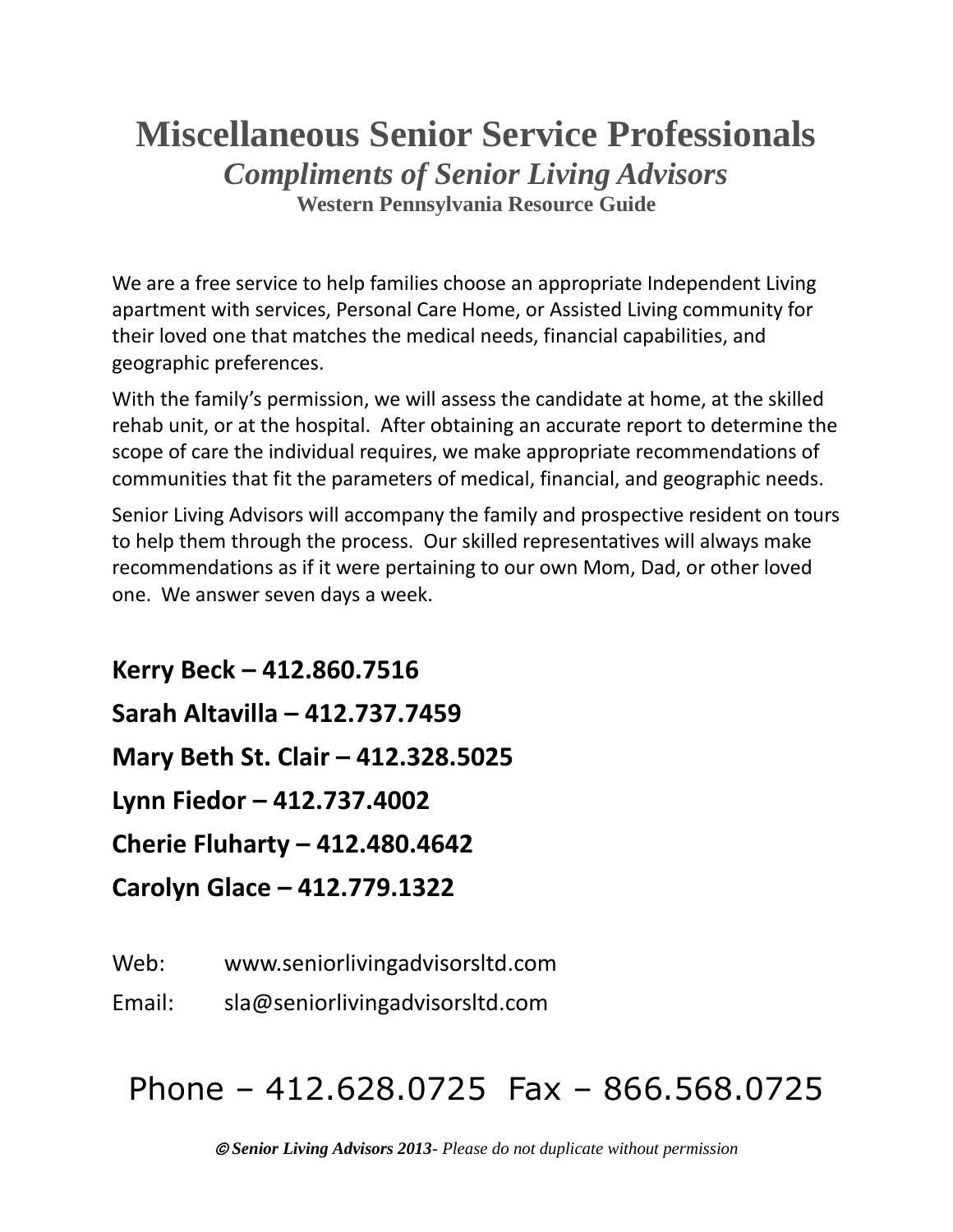# **Miscellaneous Professionals**

# **Eldercare Lawyers**

## **Julian Gray**

(888) 402-5680

- Four certified elder attorneys
- Office in Greentree
- Medicaid Planning
- Veterans Benefits
- Estate and Tax planning
- Probate and Estate Administration
- Power of Attorney
- Living Wills
- Special Needs facility
- Assisted Living and Independent Living facility planning
- Long term care and Insurance planning
- Family caregiver agreements

## **Andy Sykes**

615 Washington Rd #304 Pittsburgh, PA 15228 (412) 531-7123

• Eldercare Lawyer

## **George Jacoby**

(412) 562-5959 564 Forbes Ave. Suite 1008 Pittsburgh, PA 15219

• Eldercare lawyer

## **Deborah Liotus**

(412) 562-5959 564 Forbes Ave. Suite 1008 Pittsburgh, PA 15219

• Eldercare lawyer

## **Orlando Sodini**

(412) 261-4050 850 Ridge Ave. Suite 300 Pittsburgh, PA 15212

• Eldercare lawyer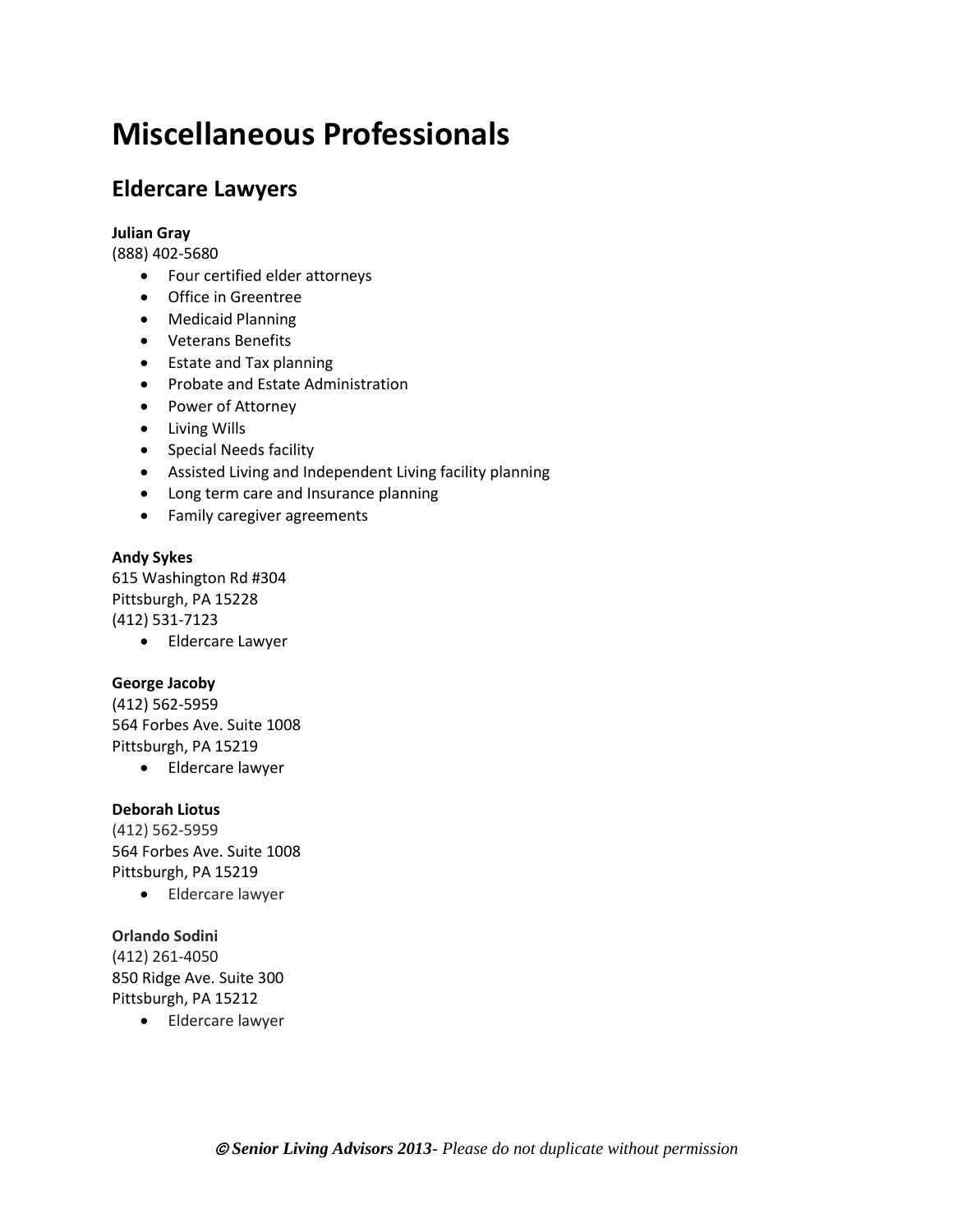## **Molly Creenan**

**Creenan & Baczkowski**

3907 Old William Penn Hwy, Ste 304 Murrysville, PA 15668 (724) 733-8832

• Eldercare Lawyer

## **Frayer Law Offices**

250 Mt. Lebanon Blvd. #207 Pittsburgh, PA 15228 (412) 571-6206

• Eldercare Lawyer

# **Christopher Abernathy, ESQ**

4499 Mt. Royal Blvd Allison Park, PA 15101 (412) 486-6624

• Eldercare Lawyer

# **Moving Services & Home Preparation**

# **Painting – Five Star Painting** William Fann (724) 705-0296

- Free estimates
- Fully insured

## **Moving Forward**

Alex Carson 2510 Elkridge Dr. Wexford PA 15090 724-272-8921 [www.movingforwardpittsburgh.com](http://www.movingforwardpittsburgh.com/)

- Free In-Home Consultation
- Pack, Move, and Unpack with Care
- Assist in Removal of Remaining Belongings

## **Make Moves, LLC** (412) 626-5990 [makemoves@gmail.com](mailto:makemoves@gmail.com)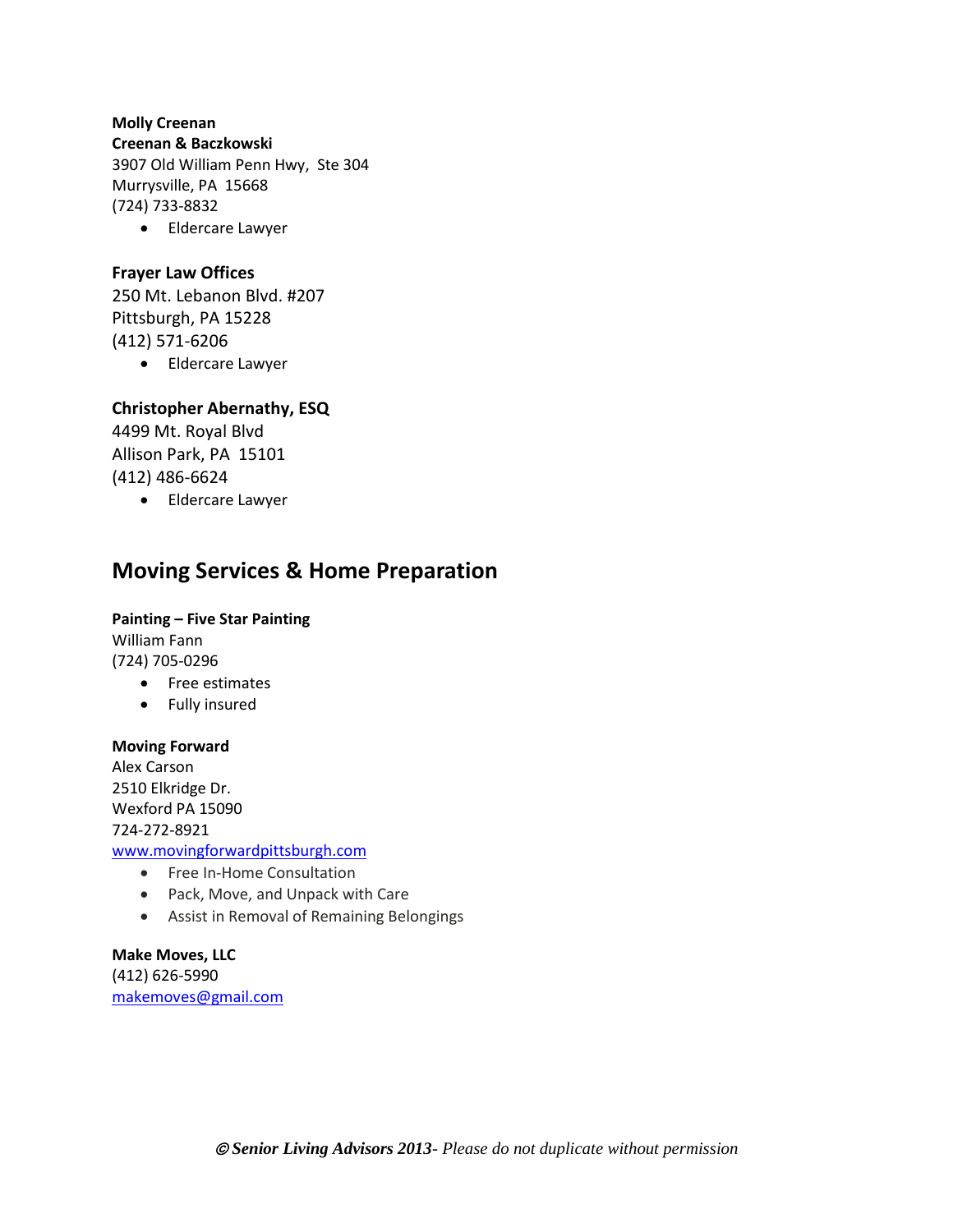## **Paul the Organizer**

Paul Regan (412) 781-6328

[www.paultheorganizer.com](http://www.paultheorganizer.com/)

Paul Regan is an expert at coordinating and overseeing every step of the home-organization process: sorting, packing, moving, unpacking, and reorganizing.

## **1-800 Got Junk**

Call us at 1-800-GOT-JUNK? or go online to book your junk removal appointment, and get ready to enjoy instant relief from all your unwanted junk today.

# **Financial**

# **Bobbi Lasto, CPA**

(412) 999-7645 www.lastoforseniors.com

- Provides Professional Financial and Accounting Services for seniors and their advocates
- Brochure in back of resource binder
- Hourly rate upon request, free initial meeting
- Serves all of Western Pennsylvania

# **Traveling Notary**

**Notary in Your Neighborhood** Carmella Wehrle (412) 287-1109 [www.notarynieghbor.com](http://www.notarynieghbor.com/) [notaryneighbor@yahoo.com](mailto:notaryneighbor@yahoo.com) Mobile Notary Service

- North, South, East and West.
- Hours: 9:30AM to 7:30 PM Monday through Friday, weekends and holidays by appointment

# **Funeral Home**

#### **Pittsburgh Cremation and Funeral Care** PITTSBURGH

5405 Steubenville Pike Pittsburgh, PA 15136 April Somma Hoffman - Supervisor 412-787-1800 - phone 412-787-1910 - fax [care@pittsburghcremation.com](mailto:care@pittsburghcremation.com) <https://pittsburghcremation.com/>

PETERS TOWNSHIP 3287 Washington Rd. McMurray, PA 15317 Danielle Andy Belusko - Supervisor 724-260-5546 - phone 724-260-5543 - fax [care@pittsburghcremation.com](mailto:care@pittsburghcremation.com)

© *Senior Living Advisors 2013- Please do not duplicate without permission*